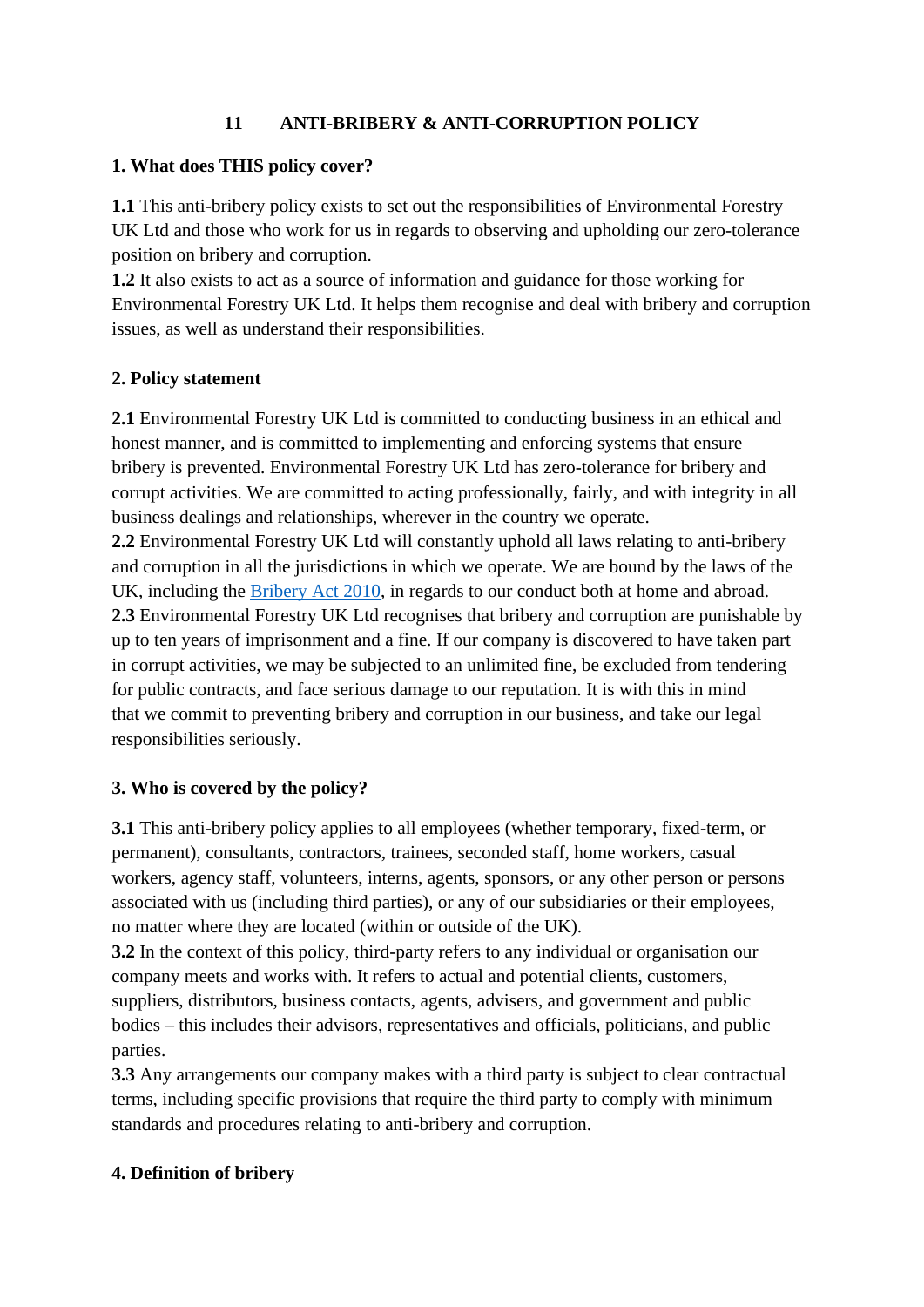**4.1** Bribery refers to the act of offering, giving, promising, asking, agreeing, receiving, accepting, or soliciting something of value or of an advantage so to induce or influence an action or decision.

**4.2** A bribe refers to any inducement, reward, or object/item of value offered to another individual in order to gain commercial, contractual, regulatory, or personal advantage. **4.3** Bribery is not limited to the act of offering a bribe. If an individual is on the receiving end of a bribe and they accept it, they are also breaking the law.

**4.4** Bribery is illegal. Employees must not engage in any form of bribery, whether it be directly, passively, or through a third party (such as an agent or distributor). They must not bribe a foreign public official anywhere in the world. They must not accept bribes in any degree and if they are uncertain about whether something is a bribe or a gift or act of hospitality, they must seek further advice from the company's Director or Authorised Deputy.

# **5. What is and what is NOT acceptable**

**5.1** This section of the policy refers to 4 areas:

- Gifts and hospitality.
- Facilitation payments.
- Political contributions.
- Charitable contributions.

#### **5.2 Gifts and hospitality**

Environmental Forestry UK Ltd accepts normal and appropriate gestures of hospitality and goodwill (whether given to/received from third parties) so long as the giving or receiving of gifts meet the following requirements:

**A**. It is not made with the intention of influencing the party to whom it is being given, to obtain or reward the retention of a business or a business advantage, or as an explicit or implicit exchange for favours or benefits.

**B**. It is not made with the suggestion that a return favour is expected.

**C**. It is in compliance with local law.

**D**. It is given in the name of the company, not in an individual's name.

**E**. It does not include cash or a cash equivalent (e.g. a voucher or gift certificate).

**F**. It is appropriate for the circumstances (e.g. giving small gifts around Christmas or as a small thank you to a company for helping with a large project upon completion).

**G**. It is of an appropriate type and value and given at an appropriate time, taking into account the reason for the gift.

**H**. It is given/received openly, not secretly.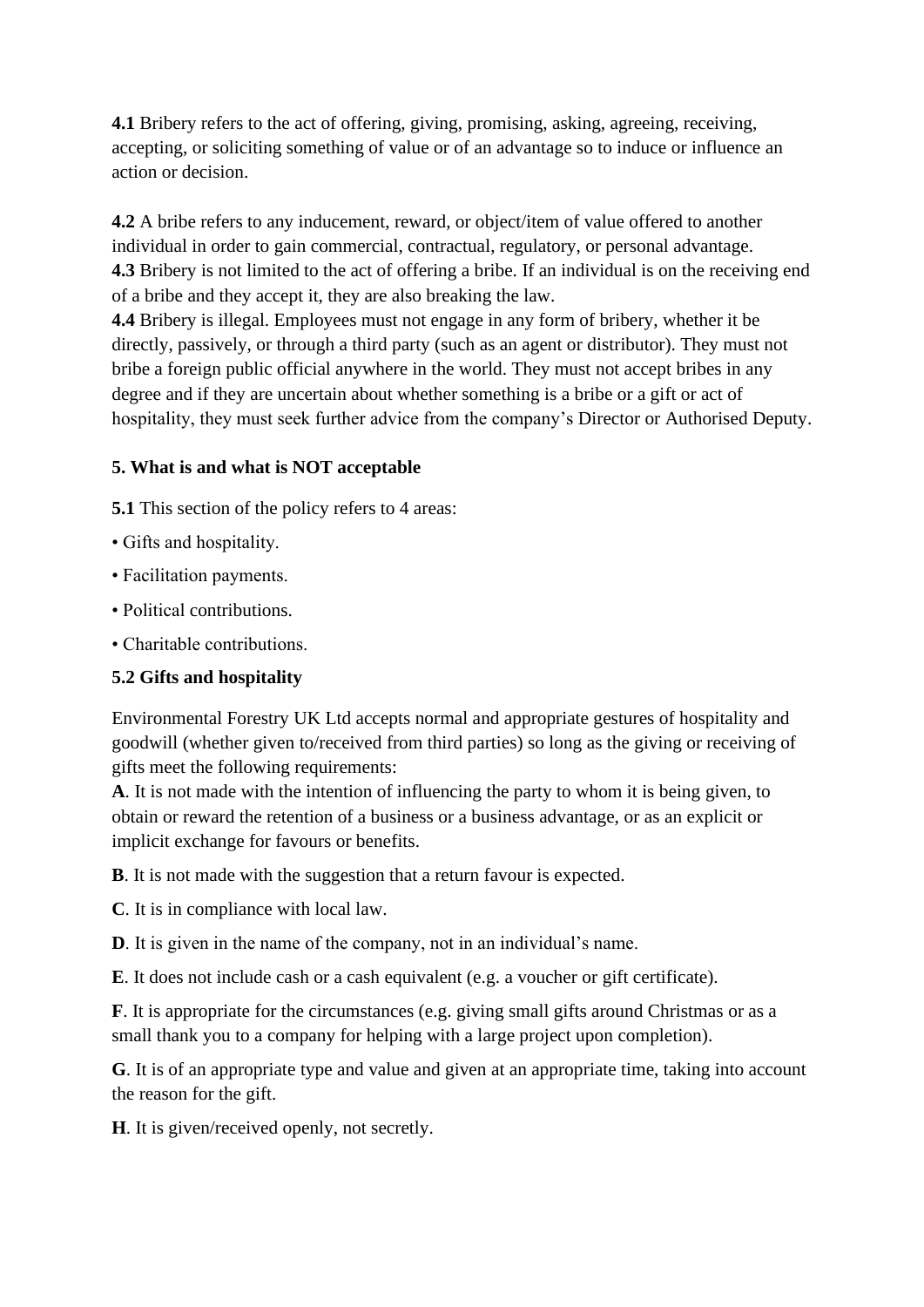**I**. It is not selectively given to a key, influential person, clearly with the intention of directly influencing them.

**J**. It is not above a certain excessive value, as pre-determined by the company's Director or Authorised Deputy.

**K**. It is not offer to, or accepted from, a government official or representative or politician or political party, without the prior approval of the company's Director or Authorised Deputy.

**5.3** Where it is inappropriate to decline the offer of a gift (i.e. when meeting with an individual of a certain religion/culture who may take offence), the gift may be accepted so long as it is declared to the Director or Authorised Deputy, who will assess the circumstances.

**5.4** Environmental Forestry UK Ltd recognises that the practice of giving and receiving business gifts vary between countries, regions, cultures, and religions, so definitions of what is acceptable and not acceptable will inevitably differ for each.

**5.5** As good practice, gifts given and received should always be disclosed to the Director or Authorised Deputy. Gifts from suppliers should always be disclosed.

**5.6** The intention behind a gift being given/received should always be considered. If there is any uncertainty, the advice of the Director or Authorised Deputy should be sought.

# **5.7 Facilitation Payments and Kickbacks**

Environmental Forestry UK Ltd does not accept and will not make any form of facilitation payments of any nature. We recognise that facilitation payments are a form of bribery that involves expediting or facilitating the performance of a public official for a routine governmental action. We recognise that they tend to be made by low level officials with the intention of securing or speeding up the performance of a certain duty or action. **5.8** Environmental Forestry UK Ltd does not allow kickbacks to be made or accepted. We recognise that kickbacks are typically made in exchange for a business favour or advantage. **5.9** Environmental Forestry UK Ltd recognises that, despite our strict policy on facilitation payments and kickbacks, employees may face a situation where avoiding a facilitation payment or kickback may put their/their family's personal security at risk. Under these circumstances, the following steps must be taken:

- **A**. Keep any amount to the minimum.
- **B**. Ask for a receipt, detailing the amount and reason for the payment.
- **C**. Create a record concerning the payment.
- **D**. Report this incident to the Director or Authorised Deputy.

# **5.10 Political Contributions**

Environmental Forestry UK Ltd will not make donations, whether in cash, kind, or by any other means, to support any political parties or candidates. We recognise this may be perceived as an attempt to gain an improper business advantage.

# **5.11 Charitable Contributions**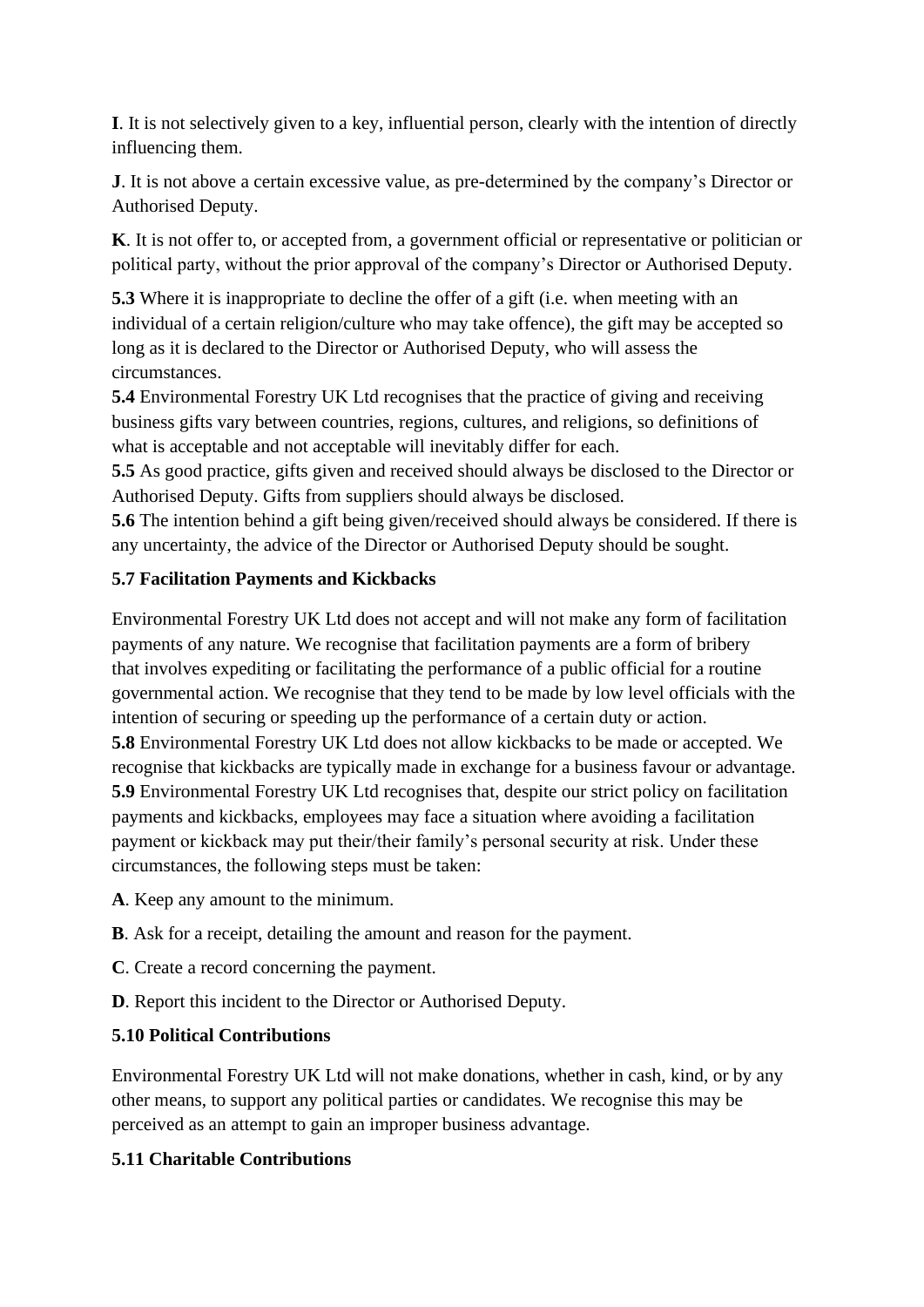Environmental Forestry UK Ltd accepts (and indeed encourages) the act of donating to charities – whether through services, knowledge, time, or direct financial contributions (cash or otherwise) – and agrees to disclose all charitable contributions it makes.

**5.12** Employees must be careful to ensure that charitable contributions are not used to facilitate and conceal acts of bribery.

**5.13** We will ensure that all charitable donations made are legal and ethical under local laws and practices, and that donations are not offered/made without the approval of the Director or Authorised Deputy.

#### **6. Employee Responsibilities**

**6.1** As an employee of Environmental Forestry UK Ltd, you must ensure that you read, understand, and comply with the information contained within this policy, and with any training or other anti-bribery and corruption information you are given.

**6.2** All employees and those under our control are equally responsible for the prevention, detection, and reporting of bribery and other forms of corruption. They are required to avoid any activities that could lead to, or imply, a breach of this anti-bribery policy.

**6.3** If you have reason to believe or suspect that an instance of bribery or corruption has occurred or will occur in the future that breaches this policy, you must notify the Director or Authorised Deputy.

**6.4** If any employee breaches this policy, they will face disciplinary action and could face dismissal for gross misconduct. Environmental Forestry UK Ltd has the right to terminate a contractual relationship with an employee if they breach this anti-bribery policy.

#### **7. What happens if I need to raise a concern?**

**7.1** This section of the policy covers 3 areas:

**A**. How to raise a concern.

**B**. What to do if you are a victim of bribery or corruption.

**C**. Protection.

#### **7.2 How to raise a concern**

If you suspect that there is an instance of bribery or corrupt activities occurring in relation to Environmental Forestry UK Ltd, you are encouraged to raise your concerns at as early a stage as possible. If you're uncertain about whether a certain action or behaviour can be considered bribery or corruption, you should speak to the Director or Authorised Deputy. **7.3** Environmental Forestry UK Ltd will familiarise all employees with this policy, so employees can vocalise their concerns swiftly and confidentially.

# **7.4 What to do if you are a victim of bribery or corruption**

You must tell the Director or Authorised Deputy as soon as possible if you are offered a bribe by anyone, if you are asked to make one, if you suspect that you may be bribed or asked to make a bribe in the near future, or if you have reason to believe that you are a victim of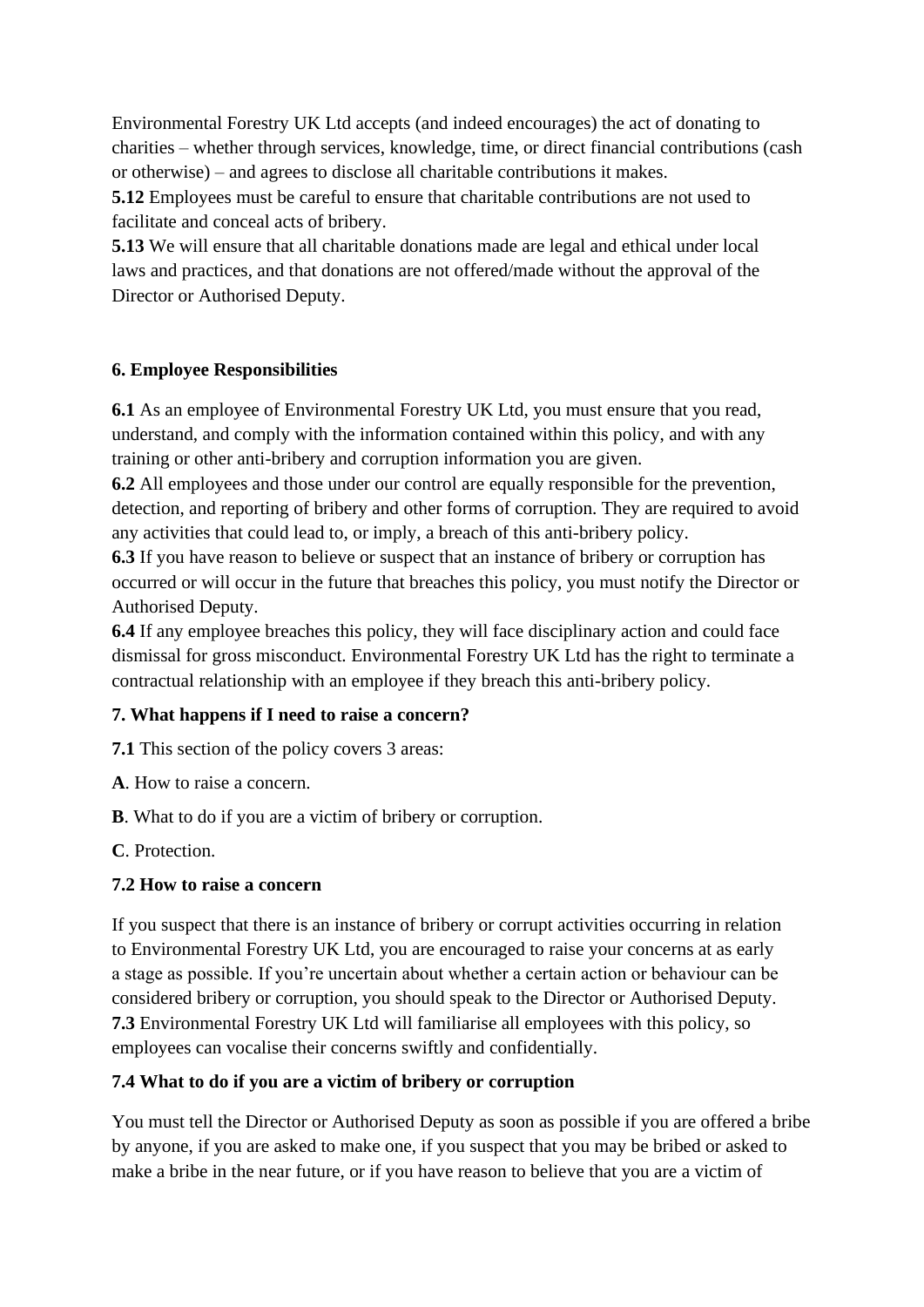another corrupt activity.

# **7.5 Protection**

If you refuse to accept or offer a bribe or you report a concern relating to potential act(s) of bribery or corruption, Environmental Forestry UK Ltd understands that you may feel worried about potential repercussions. Environmental Forestry UK Ltd will support anyone who raises concerns in good faith under this policy, even if investigation finds that they were mistaken.

**7.6** Environmental Forestry UK Ltd will ensure that no one suffers any detrimental treatment as a result of refusing to accept or offer a bribe or other corrupt activities or because they reported a concern relating to potential act(s) of bribery or corruption.

**7.7** Detrimental treatment refers to dismissal, disciplinary action, treats, or unfavourable treatment in relation to the concern the individual raised.

**7.8** If you have reason to believe you've been subjected to unjust treatment as a result of a concern or refusal to accept a bribe, you should inform the Director or Authorised Deputy immediately.

# **8. Training and communication**

**8.1** Environmental Forestry UK Ltd will communicate this policy as part of the induction process. Employees will also receive updates to this policy when any amendments are made. **8.2** This Environmental Forestry UK Ltd, anti-bribery and corruption policy and zerotolerance attitude will be clearly communicated to all suppliers, contractors, business partners, and any third-parties at the outset of business relations, and as appropriate thereafter.

**8.3** Environmental Forestry UK Ltd will provide relevant anti-bribery and corruption training to employees etc. where we feel their knowledge of how to comply with the [Bribery Act](https://www.legislation.gov.uk/primary+secondary?title=bribery%20act)  [2010](https://www.legislation.gov.uk/primary+secondary?title=bribery%20act) needs to be enhanced. As good practice, all businesses should provide their employees with anti-bribery training where there is a potential risk of facing bribery or corruption during work activities.

# **9. Record keeping**

**9.1** Environmental Forestry UK Ltd will keep detailed and accurate financial records, and will have appropriate internal controls in place to act as evidence for all payments made. We will declare and keep a written record of the amount and reason for hospitality or gifts accepted and given, and understand that gifts and acts of hospitality are subject to managerial review.

# **10. Monitoring and reviewing**

**10.1** Environmental Forestry UK Ltd Director or Authorised Deputy are responsible for monitoring the effectiveness of this policy and will carry out an Anti-Bribery Risk Assessment (Appendix A). The implementation of it will be reviewed at least annually. They will assess its suitability, adequacy, and effectiveness.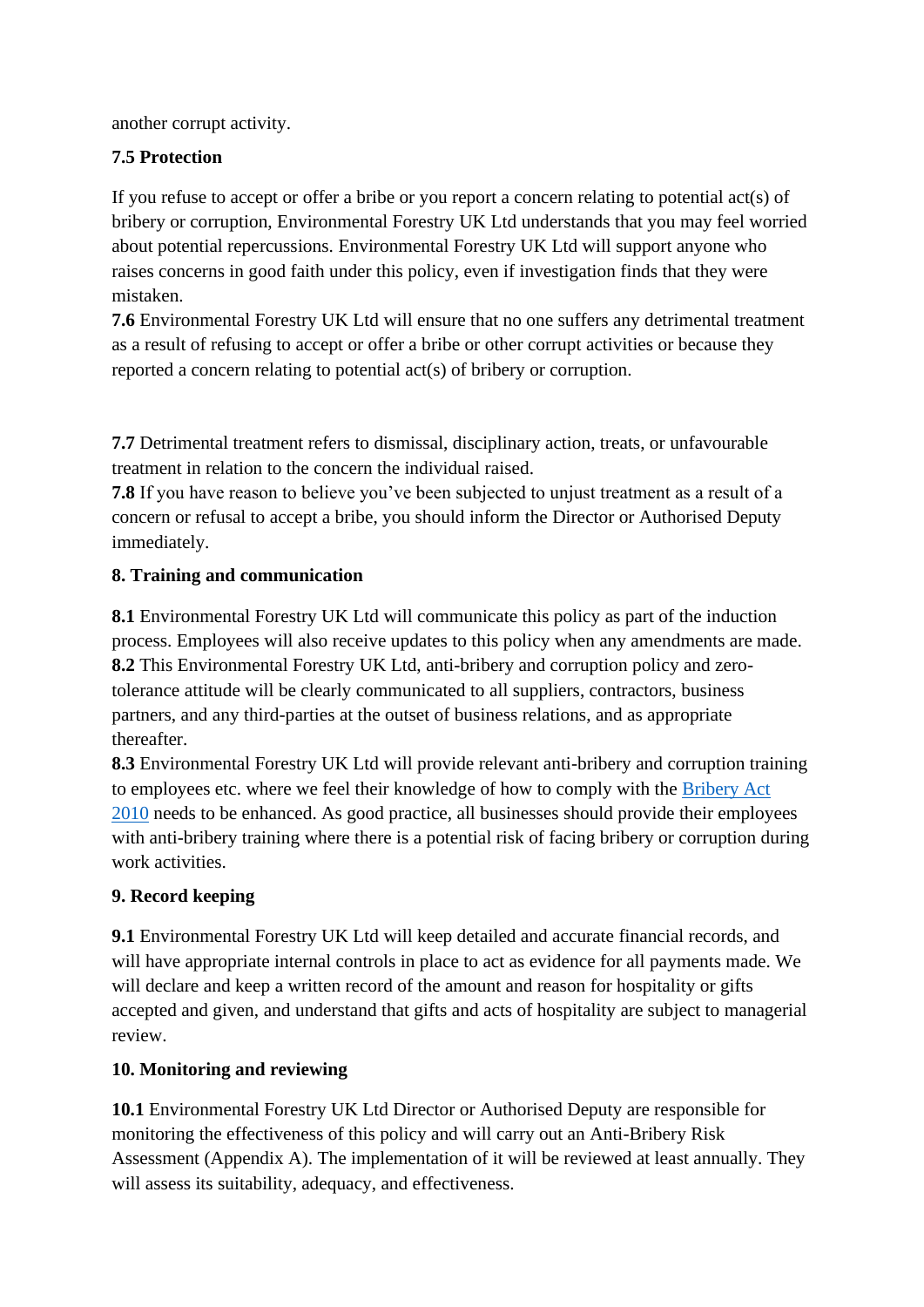**10.2** Internal control systems and procedures designed to prevent bribery and corruption are subject to regular audits to ensure that they are effective in practice.

**10.3** Any need for improvements will be applied as soon as possible. Employees are encouraged to offer their feedback on this policy if they have any suggestions for how it may be improved. Feedback of this nature should be addressed to the Director or Authorised Deputy.

**10.4** Environmental Forestry UK Ltd may amend this policy at any time so to improve its effectiveness at combatting bribery and corruption.

Signed on behalf of Environmental Forestry UK Ltd

P

Patrick B. Hayes

Director 08<sup>th</sup> September 2021